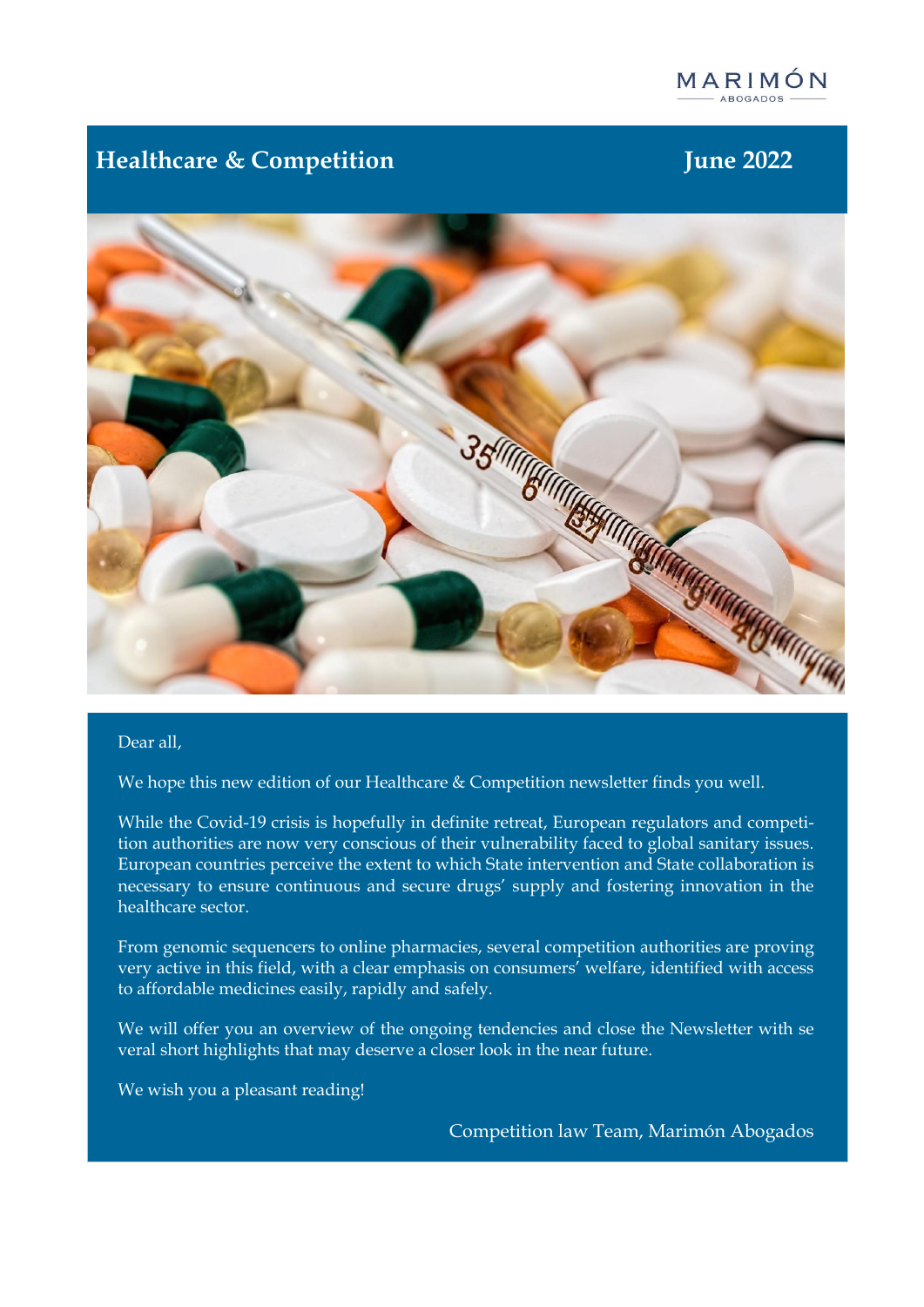# **Revision of the EU general pharmaceuticals legislation**

Following the sanitary crisis rooted in the Covid-19 pandemic, which revealed issues related to the shortages and disruptions in the supply of drugs and medical devices due to an excessive dependence on foreign sourcing, the European Union decided to draw lessons and change its legislation related to medication for human use.

In 2020, the Commission released a Communication on a Pharmaceutical Strategy for Europe1. It is made up of long-term projects aimed at making the European Pharmaceutical System more patientcentred, future-proof, and crisis-resistant, intended to complement other initiatives such as the European Health Data Space (EHDS)<sup>2</sup> and the EU Health Emergency Preparedness and Response Authority (HERA)3.

Within this framework, in the last quarter of 2021, the EU launched a public consultation<sup>4</sup> on a Revision of the EU general pharmaceuticals legislation,<sup>5</sup> in order to support the evaluation of the existing general pharmaceutical legislation on medicines for human use, as well as the impact assessment of its revision to ensure a future-proof and crisis-resistant medicines regulatory system. The revision aims at ensuring access to affordable medicines, fostering innovation, improving security of supply, and adapt to new scientific and technological developments.



<sup>1</sup> Communication From the Commission to the European Parliament, the Council, the European Economic and Social Committee and the Committee of the Regions, Pharmaceutical Strategy for Europe, Brussels, 25.11.2020, COM(2020) 761 final.

<sup>2</sup> [https://ec.europa.eu/info/law/better-regulation/have-your-say/initiatives/12663-Digital-health-data-and-services](https://ec.europa.eu/info/law/better-regulation/have-your-say/initiatives/12663-Digital-health-data-and-services-the-European-health-data-space_en)[the-European-health-data-space\\_en](https://ec.europa.eu/info/law/better-regulation/have-your-say/initiatives/12663-Digital-health-data-and-services-the-European-health-data-space_en)

<sup>3</sup> HERA is already operational. It was launched on 16 September 2021 as a new European Commission Directorate-General, dependent on the EU Commissioner for Health and Food Safety. Its current annual work plan has a budget of €1.3 billion in 2022 to prevent, prepare for and rapidly respond to cross-border health emergencies. Se[e https://ec.europa.eu/info/de](https://ec.europa.eu/info/departments/health-emergency-preparedness-and-response-authority_en#department_plans)[partments/health-emergency-preparedness-and-response-authority\\_en#department\\_plans](https://ec.europa.eu/info/departments/health-emergency-preparedness-and-response-authority_en#department_plans)

<sup>4</sup> [https://ec.europa.eu/info/law/better-regulation/have-your-say/initiatives/12963-Revision-de-la-legislacion-general](https://ec.europa.eu/info/law/better-regulation/have-your-say/initiatives/12963-Revision-de-la-legislacion-general-farmaceutica-de-la-Union/public-consultation_en)[farmaceutica-de-la-Union/public-consultation\\_en](https://ec.europa.eu/info/law/better-regulation/have-your-say/initiatives/12963-Revision-de-la-legislacion-general-farmaceutica-de-la-Union/public-consultation_en)

<sup>5</sup> Directive 2001/83/EC of the European Parliament and of the Council of 6 November 2001 on the Community code relating to medicinal products for human use and Regulation (EC) No 726/2004 of the European Parliament and of the Council of 31 March 2004 laying down Community procedures for the authorisation and supervision of medicinal products for human and veterinary use and establishing a European Medicines Agency.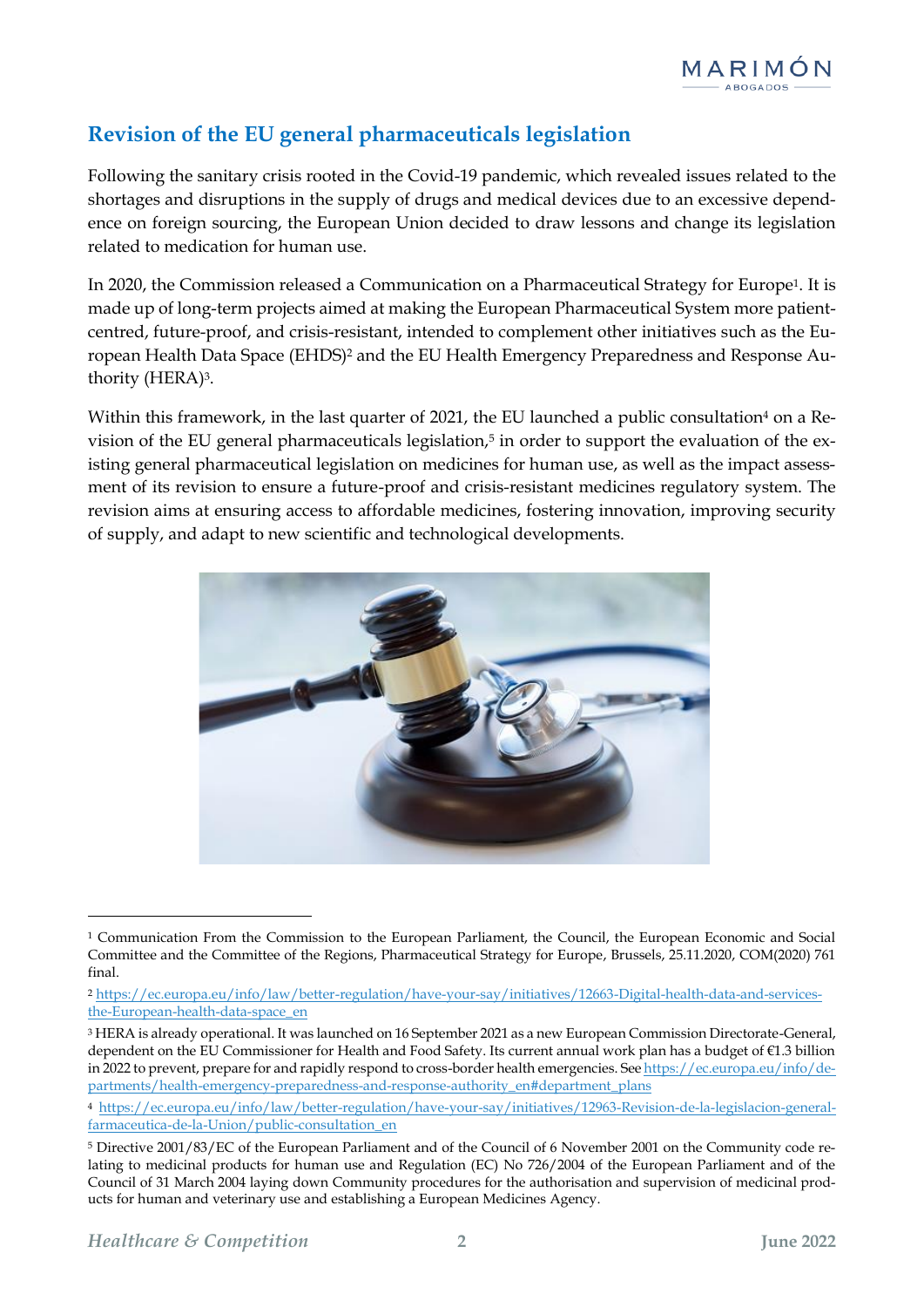

As an overview of the responses to the public consultation different topics were raised by stakeholders. Regarding citizens, responses covered topics as supporting the sustainability of health systems especially as regards high medicine prices, a call for transparency in supply chains and pharmaceutical R&D costs, and the fact that EU regulatory framework should consider global health (i.e. distribution of medicines to low and middle income countries). The industry on its side was concerned about the importance of an attractive regulatory framework for global investment, the impact and importance of parallel trade for security of supply and the call for the digitalisation of medicines regulatory processes. The topics identified by public authorities and healthcare players were a better comparative safety assessment, incentives for increasing EU manufacturing of important drugs and APIs and transparency of medicinal product R&D and market launch costs.

Drawing from this feedback, the Commission is expected to adopt its new regulatory proposal in the fourth quarter of 2022.

As previously stated, establishing an EHDS is also a Commission priority. The aim is making the most of the potential of digital health to provide high-quality healthcare, reduce inequalities, and promote access to health data for research and innovation, while ensuring that citizens have control over their own personal data. Complex issues are at the core of the initiative, such as the exchange and access to health data, the fragmentation of digital standards and the limited interoperability between healthcare systems, as well as the use of digital services in health.

A public consultation regarding the EHDS also took place on 20216, and the Commission launched its regulatory proposal on 3 May 20227. It provides a legal framework for primary and secondary use of electronic health data mainly for innovation purposes, so large amounts of high-quality health data will be available for the development of life-saving treatments, vaccines or other medical devices. The project is to ensure the free movement of healthcare data for the benefit of patients, researchers, businesses and public administrations. However, it will not constitute an unlimited right. The industry will be permitted to access and use the secondary health data when it´s granted permission by the national health data bodies, on an anonymised format, aligning with the GDPR8.

Last quarter of 2022 may be therefore decisive for the regulatory landscape of the pharmaceutical sector in Europe. We will keep you duly informed.

## **In the spotlight: Illumina's acquisition of Grail still under EU scrutiny**

Grail is a US company that defines itself as a *"healthcare company whose mission is focused on multicancer early detection"*. The company leverages genomic sequencing and data science tools to develop blood tests for early cancer detection, particularly based on genomic sequencing technology.

Illumina is an American company operating in the same market. It develops, manufactures and markets among other products, genomic sequencers that are essential for Grail and its competitors

<sup>6</sup> [https://ec.europa.eu/info/law/better-regulation/have-your-say/initiatives/12663-Digital-health-data-and-services](https://ec.europa.eu/info/law/better-regulation/have-your-say/initiatives/12663-Digital-health-data-and-services-the-European-health-data-space/public-consultation_en)[the-European-health-data-space/public-consultation\\_en](https://ec.europa.eu/info/law/better-regulation/have-your-say/initiatives/12663-Digital-health-data-and-services-the-European-health-data-space/public-consultation_en)

<sup>7</sup> Proposal for a Regulation of the European Parliament and of the Council on the European Health Data Space, COM/2022/197 final.

<sup>8</sup> Regulation (EU) 2016/679 of the European Parliament and of the Council of 27 April 2016 on the protection of natural persons with regard to the processing of personal data and on the free movement of such data, and repealing Directive 95/46/EC.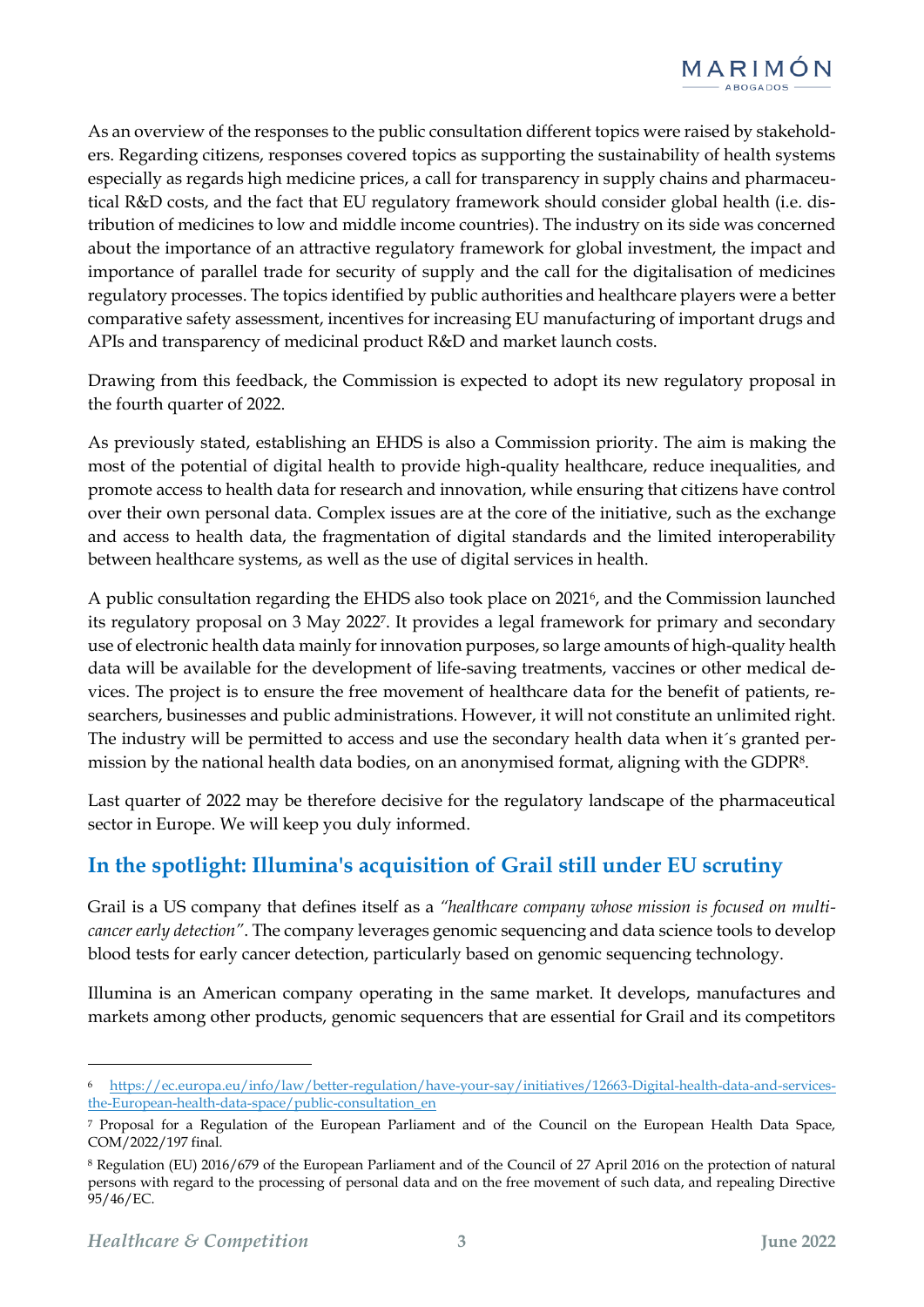in the development and implementation of cancer screening tests. It was Illumina itself that founded Grail in 2016, which was later spun off in the same year.

In March 2021, the US Federal Trade Commission (FTC) challenged the proposed acquisition of Grail by Illumina. The FTC filed an administrative complaint<sup>9</sup> in order to block the proposed acquisition, alleging that Illumina was likely to restrain Grail's competitors access to essential input, potentially diminishing innovation in the US market for multi-cancer early detection. The case is still pending.<sup>10</sup>

In Europe, the French Competition Authority (AdC) considered that, if the transaction was accepted, there was a risk that Illumina would make access to its sequencers more complex for Grail's competitors in the sector, by increasing their price or by lowering their quality. Therefore, although the acquisition did not meet the regular turnover thresholds that trigger merger control, the AdC made use of the new and controversial interpretation of Article 22 of the EU Merger Regulation and referred the acquisition to the European Commission. <sup>11</sup> Several other national competition authorities adhered to the French referral, which was consequently challenged by Illumina before the General Court.<sup>12</sup>



Anyhow, Illumina decided to complete the acquisition of Grail in August 2021 while the EU merger control investigations were still ongoing, thereby allegedly violating their standstill obligation. The European Commission answered with the adoption of binding interim measures<sup>13</sup> to prevent the early merger to harm competition while continuing with their merger control investigation.

In detail, the EU measures focus on keeping both companies separate in practice despite the formal merger, e.g., forcing Grail to be run separately by a hold manager independent from Illumina, prohibiting both companies to share confidential business information with each other, prohibiting Illumina to favour Grail over its competitors in any way and strongly urging Illumina to prepare for divestment in case the merger were declared incompatible with the internal market.

<sup>9</sup>[https://www.ftc.gov/system/files/documents/cases/redacted\\_administrative\\_part\\_3\\_complaint\\_redacted.pdf](https://www.ftc.gov/system/files/documents/cases/redacted_administrative_part_3_complaint_redacted.pdf)

<sup>10</sup> <https://www.ftc.gov/legal-library/browse/cases-proceedings/201-0144-illumina-inc-grail-inc-matter>

<sup>11</sup> [https://www.autoritedelaconcurrence.fr/en/press-release/european-commission-opens-review-illuminas-acquisi](https://www.autoritedelaconcurrence.fr/en/press-release/european-commission-opens-review-illuminas-acquisition-grail-under-procedure-article)[tion-grail-under-procedure-article](https://www.autoritedelaconcurrence.fr/en/press-release/european-commission-opens-review-illuminas-acquisition-grail-under-procedure-article)

<sup>12</sup> Case T-227/21 (pending).

<sup>13</sup> [https://ec.europa.eu/commission/presscorner/detail/en/ip\\_21\\_5661](https://ec.europa.eu/commission/presscorner/detail/en/ip_21_5661)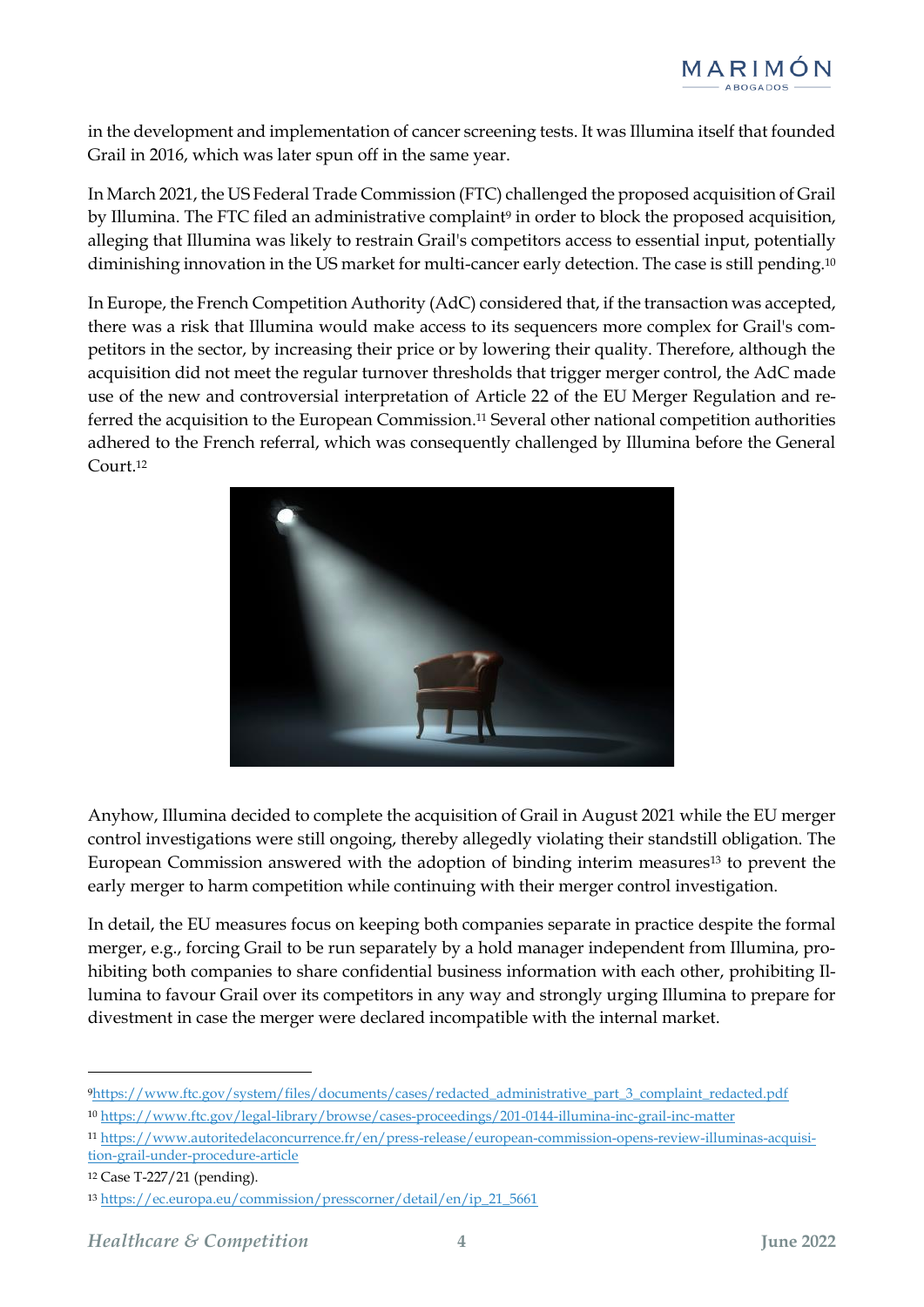These measures may be in force until the end of the investigation and compliance will be closely monitored by the Commission. For any infringement, the Commission may impose fines up to 5% of the party's average daily turnover and/or fines of up to 10% of their annual worldwide turnover. Furthermore, in case the Commission's investigation ultimately finds that the merger is incompatible with the internal, Illumina may be forced to undo the merger and be subject to additional fines for gun jumping.

As for the most recent developments, Illumina's recent offer of remedies to address competition concerns would not seem sufficient for the European watchdog.<sup>14</sup> New chapters of this intriguing show will surely follow…

### *Excursus on gun jumping and the new interpretation of article 22 EUMR*

Gun jumping is understood in competition fora as the implementation of a concentration without awaiting approval from the relevant competition authority. It may entail very severe fines and it is an absolute enforcement priority for competition authorities as the following sample of recent cases demonstrate:

On 18 May 2022,<sup>15</sup> the General Court confirmed a European Commission  $\epsilon$  28 million fine for gun jumping concerning Canon's acquisition of Toshiba Medical Systems Corporation (TMSC), both specialised in the manufacture of medical equipment. Very briefly, the GC considered that the first step of a two-stage acquisition was already a concentration that entailed a standstill obligation, inasmuch as that first step already gave Canon "some influence" over the target. Indeed, Canon "*had sole power to determine the identity of the ultimate purchaser of TMSC. Had it been prevented from acquiring it itself, the applicant could still have decided on the identity of the ultimate purchase*r".

In the Altice case, <sup>16</sup> the GC also confirmed recently that gun jumping infringements do not only consist in the acquisition of shares, but also in contractual provisions granting de facto decisive influence in the run-up to the acquisition of the shares. Indeed, contractual provisions providing for rights of veto and the appointment of managers and/or exchanges of information that are not directly related to the buyer's need to assess the real value of the company may qualify as infringements of the standstill obligation.

The Dutch Competition Authority (ACM) has recently imposed a fine of  $\epsilon$  350,000 to a pharmacy association for gun jumping<sup>17</sup> as the operation exceeded the turnover thresholds laid down in the national legislation and was not notified to the authorities.

<sup>14</sup> [https://www.reuters.com/business/exclusive-illumina-remedies-grail-bid-yet-convince-eu-antitrust-regulators-2022-](https://www.reuters.com/business/exclusive-illumina-remedies-grail-bid-yet-convince-eu-antitrust-regulators-2022-03-03/) [03-03/](https://www.reuters.com/business/exclusive-illumina-remedies-grail-bid-yet-convince-eu-antitrust-regulators-2022-03-03/)

<sup>15</sup> Judgment of the General Court (Sixth Chamber) of 18 May 2022, case T-609/19 *Canon Inc. v European Commission.*

<sup>16</sup> Judgment of the General Court (Sixth Chamber) of 22 September 2021, case T-425/18 *Altice Europe NV v European Commission*.

<sup>17</sup> ACM/20/042068 – *VNA.*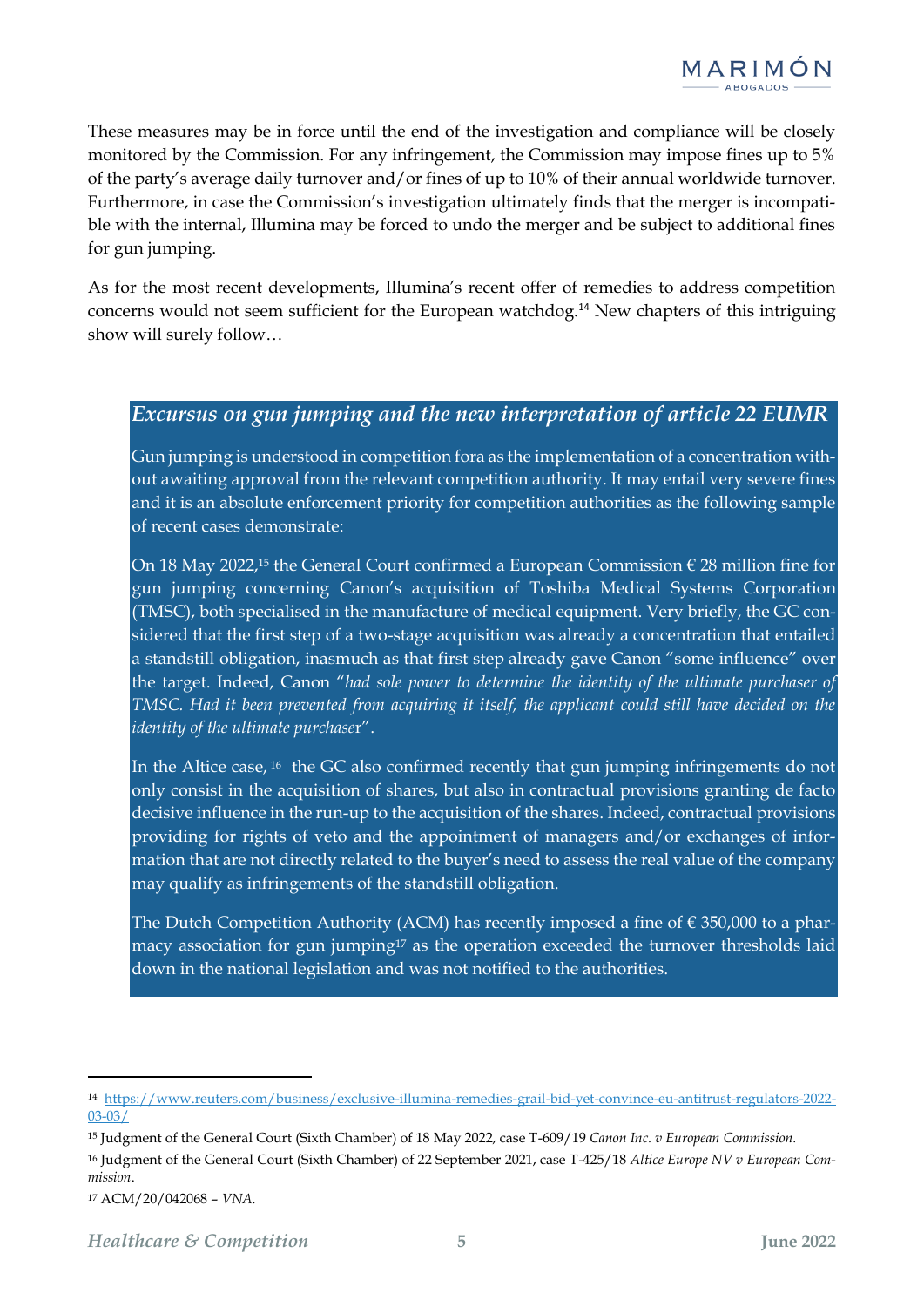The Spanish Competition Authority (CNMC) is also very active lately on prosecuting gun jumping. In 2021 at least three fines were imposed for failure to notify and during 2022 three transactions are being investigated for gun-jumping, and one fine has already been imposed.<sup>18</sup>

The risk of a gun jumping fine becomes even more present given the recent new interpretation of Article 22 EUMR,<sup>19</sup> already applied in the Grail/Illumina case. Just as a quick reminder, let us recall that even were no European or national threshold is met, the European Commission now understands that any national authority may refer a case that does not have an EU dimension but affects trade between Member States and threatens to significantly affect competition within the territory of the Member State or States making the request. This covers concentrations of companies that play or will in the future play a significant role in the market despite having a turnover that does not reflect their current or future competitive potential and does not fall within the notification thresholds.

This new interpretation is particularly relevant in the pharmaceutical and digital sectors, where innovation plays an important role and there are companies with great potential that have not yet been able to commercially exploit the results of their innovative activities (and, therefore, they do not have any (relevant) turnover or market shares yet.

### **Attentive to Servier's judicial outcome…**

On 9 July 2014, [the European Commission \(EC\) fined Servier](https://ec.europa.eu/commission/presscorner/detail/en/IP_14_799)<sup>20</sup>, a French pharmaceutical company, and five other producers of generic medicines for so-called pay-for-delay agreements, intended to exclude competitors and delay the entrance of cheaper generic medicines. Servier was also fined for abuse of dominance for implementing a strategy to delay generics entry in the market for perindopril. All the companies involved appealed the decision.

In 2018 the [EU General Court partially revoked the EC decision on Servier](https://curia.europa.eu/juris/document/document.jsf?text=&docid=208901&pageIndex=0&doclang=en&mode=lst&dir=&occ=first&part=1&cid=26179221)<sup>21</sup>. It confirmed that the generics were potential competitors of Servier and that five patent settlement agreements were restrictive of competition. However, one pay-for-delay agreement (the one with Krka´s) was not anticompetitive as the existence of a reverse payment was not proven and thus the EC was not entitled to find a restriction of competition by object. Moreover, the GC concluded that the EC was wrong in establishing that Servier held a dominant position in the market, as it did not sufficiently assess the substitutability of perindopril and other ACE inhibitors in terms of their therapeutic use, underestimated the propensity of patients treated with perindopril to be switched to another ACE inhibitor, and gave too much importance to the price factor. A reduction of the fine was the consequence of such findings.

<sup>18</sup> SNC/DC/048/21: *DGTF/PARPÚBLICA/TAP;* DNC/DC/045/21: *ALBIA/TANATORIOS MOSTOLES;* SNC/DC/014/21: *FUENSPAÑA/ALIANZA CANARIA.*

<sup>19</sup> Council Regulation (EC) No 139/2004 of 20 January 2004 on the control of concentrations between undertakings and Commission Guidance on application of the referral mechanism set out in Article 22 of the Merger Regulation to certain categories of cases.

<sup>20</sup> Case AT.39612-Perindopril (Servier).

<sup>21</sup> Judgment of the General Court (Ninth Chamber, Extended Composition) of 12 December 2018, case T-691/14 *Servier and Others v. Commission.*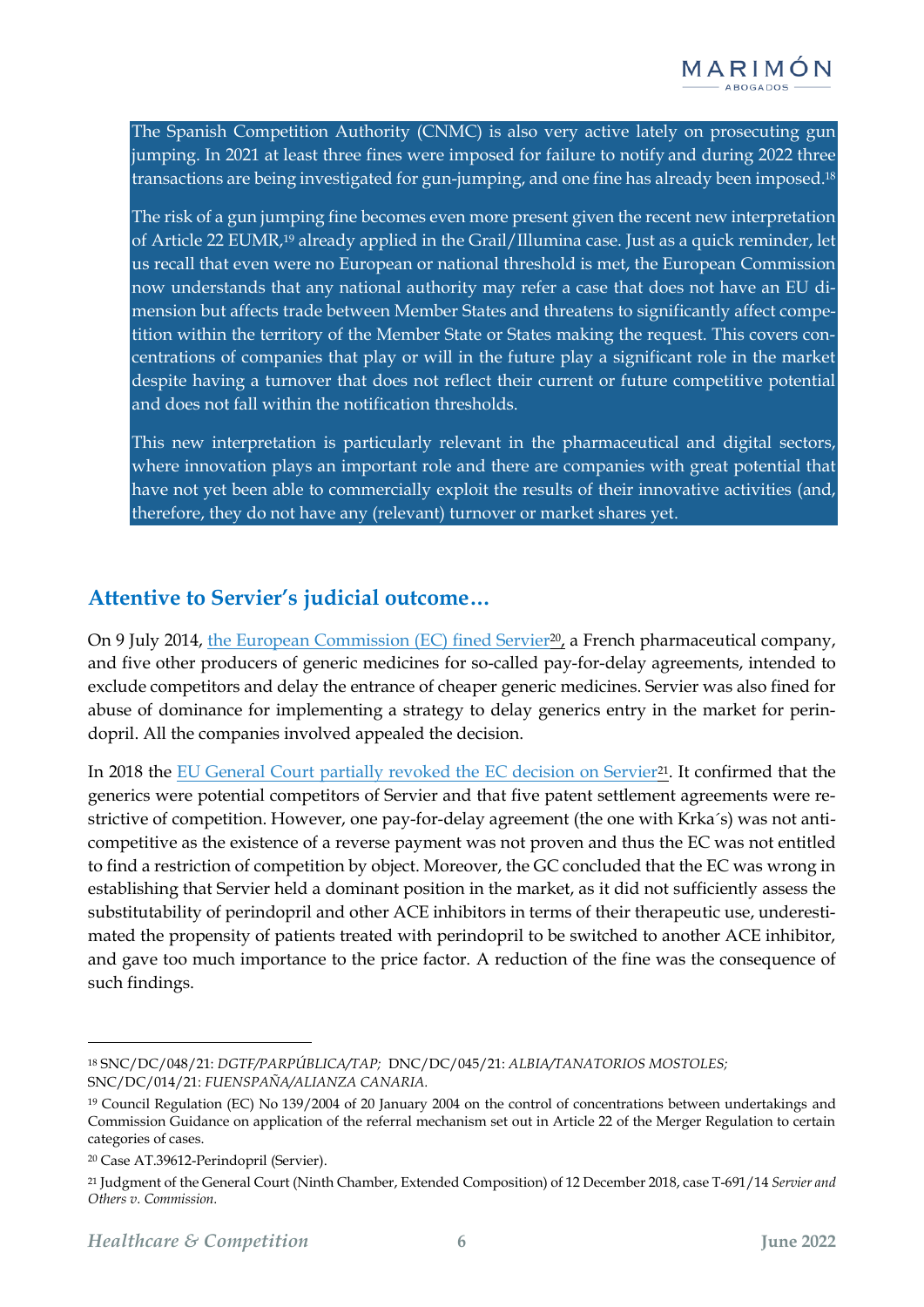

The GC ruling was appealed before the ECJ<sup>22</sup>. Last 20 October 2021, the ECJ heard the appeals by the EC, Servier and generic drug makers of the GC´s 2018 judgment. On one side, Servier argued that the GC wrongly concluded that they faced potential competition from generic drug makers with whom they signed pay-for-delay agreements, as they did not take into account the regulatory and technical obstacles that generics faced in entering the market, and consequently wrongly assessed the legal and economic context of the agreement.

On the other side, the EC argued that potential competition may exist even before an originator´s patent expiration; proof of it was that Servier willingness to pay for settling disputes. Regarding the pay-for-delay agreements, the question put to the EC was whether the harm came from the reverse payment or from the delay of entry. To which the EC replied that the essential element is the payment, which aligned the generic drug makers incentives with Servier´s ones.

Additionally, the EC argued that the GC´s market definition was wrong and went against the settled case law, as it did not take into account the dynamics of the market or the substitutability of perindopril nor the real market conditions. Servier explained that the reasons to conclude agreements with the generics companies and not with others that the GC also considered competitors was that there were no patent disputes with those other companies.

This is not the first time the ECJ has ruled on patent settlements. The Lundbeck Judgment,<sup>23</sup> which also involved pay-for-delay agreements with generics, could shed some light on the forthcoming conclusion of the ECJ. While we wait, the non-binding opinion of the Advocate General has been postponed to 30 June.

<sup>22</sup> Cases C-201/19 P, Servier and Others v. Commission; C-176/19 P, Commission v. Servier and Others; C-198/19 P, Teva UK and Others v. Commission; C-151/19 P, Commission v. Krka; C-144/19 P, Lupin v. Commission; C-164/19 P, Niche Generics v. Commission; C-166/19 P, Unichem Laboratories v. Commission; C-197/19 P, Mylan Laboratories and Mylan v. Commission

<sup>23</sup> Judgment of the Court (Fourth Chamber) of 25 March 2021, case C-591/16 *Lundbeck v. Commission*.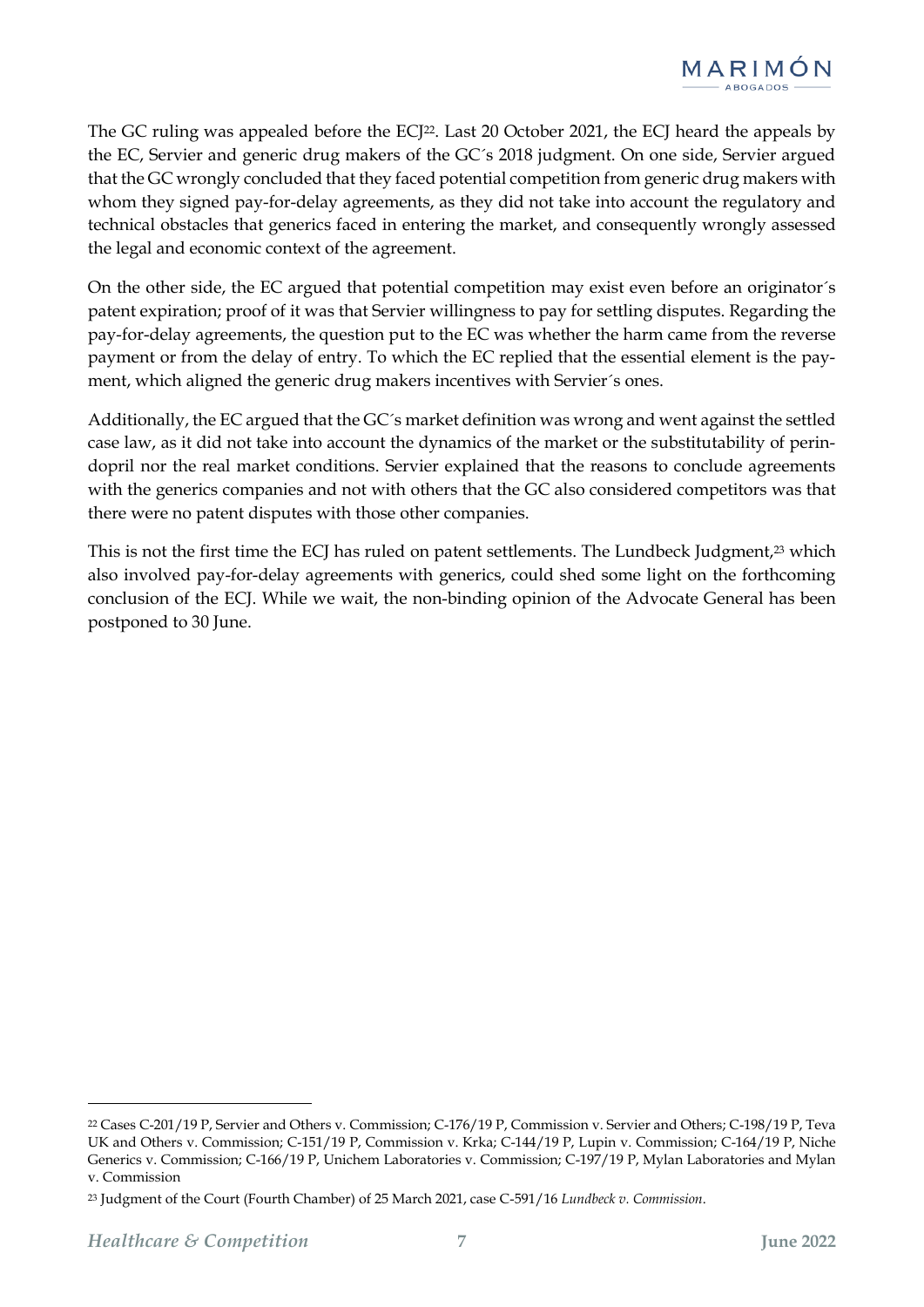# **Competitive risks in the German hospital sector highlighted by the Bundeskartellamt's sector inquiry**

### *Background*

The Bundeskartellamt launched a sector inquiry into hospitals in 2016 in order to analyse the competitive conditions for hospitals in Germany. A wide range of hospitals across all Germany from Saarland to Saxony were surveyed, covering approximately 22 percent of all hospitals in Germany. In addition, a large number of physicians were interviewed as well, resulting in a detailed insight into the German hospital sector.



### *Main findings*

### **1. The regulatory framework makes the hospital sector different**

The hospital sector in Germany is characterised by a regulatory framework that has an impact on market and competitive processes. Generally, German hospitals require authorization to treat patients with statutory health insurance (roughly 86% of the population). As part of their operations, hospitals must comply with various federal and state regulatory minimum standards on quality.

### **2. The decisive competitive factor is quality, not prices**

Patients choose themselves between different hospitals and their choice is not always the nearest hospital to their homes. Generally, this gives hospitals an economic incentive to innovate and invest, as well as to make efficient use of the scarce resources of the solidarity-based statutory health insurance.

• In the area of inpatient hospital treatment, price itself is surprisingly not a significant competitive parameter for hospitals. Around 98% of all inpatient hospital cases are part of the so-called standard care. These treatments are reimbursed with standard rates covered by the mandatory health insurance, meaning that patients do not pay hospital bills directly and prices are therefore not relevant in the patient's hospital choice. The decisive competitive factor for patients is the quality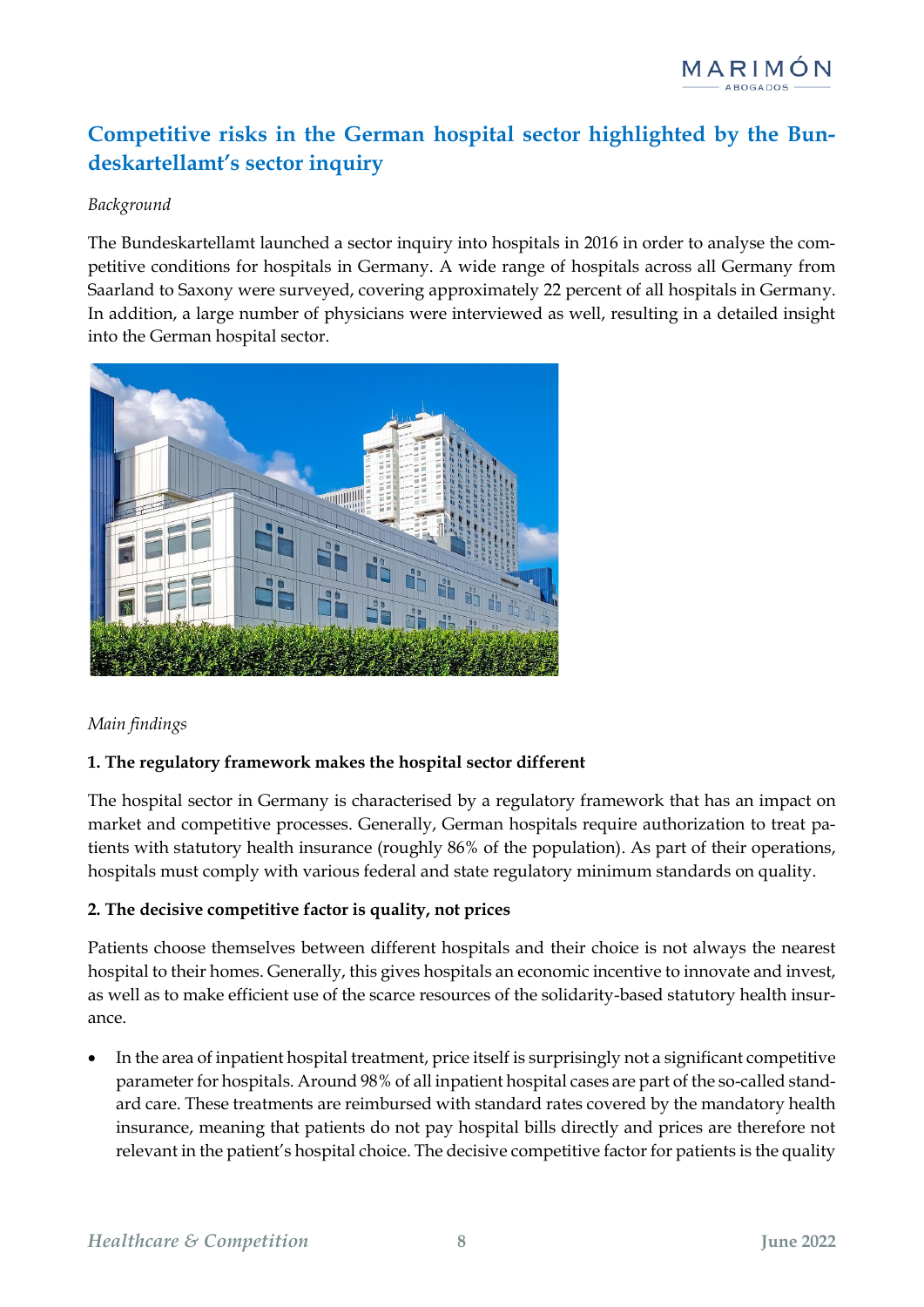of treatment, besides personal criteria like distance or their doctors' recommendations for a specific hospital. German hospitals therefore do not compete by offering lower prices, but by offering more attractive and higher-quality treatment options.

- Hospitals mostly decide themselves what range of inpatient services they actually offer and in which area they specialise in order to optimise their treatment offer. Hospital planning authorities do exist, but they do not assign specific treatment services to hospitals and do not restrict hospitals in their ability to develop their own treatment priorities and where to concentrate their capacities. German hospitals are therefore free to specialise according to their own economic (and competitive) considerations.
- Federal and state hospital quality regulations do not preclude quality competition among hospitals, but set minimum standards that all hospitals must at least meet. However, each hospital operator is free to set higher quality standards for competitive differentiation.
- Competition between hospitals ensures high quality and efficient use of scarce resources: If hospitals reduce their services or quality, they risk patient outflows to competing hospitals and loss of revenue and profit. In a less competitive environment (i.e. less operators present), patients would migrate mainly to hospitals of the same group, thereby decreasing incentives for high quality of care and competitiveness.

### **3. M&A as the largest competitive risk**

Hospitals compete with one another for treatment cases, or in other words: for patients. Each hospital strives to offer a better quality of treatment than competitors and to exceed the mandatory minimum standards.

However, if all local hospitals are operated by the same company, quality competition will most likely suffer as the hospitals will no longer face the risk of patients choosing a competing hospital. In this case, there would be a greater financial incentive for the hospitals to save money by reducing the quality of treatment, i.e., the number of staff or the quality of medical equipment.

In general, most mergers in the hospital sector would however not raise any competition concerns, as Andreas Mundt, the Bundeskartellamt president, emphasized recently. Nonetheless, critical cases may require a close look to ensure sufficient competition in Germany's hospital sector, as "*[t]he consequences of extensive concentration processes are irreversible. Once local operator diversity is eliminated, competition is harmed permanently and patients have less choice*".<sup>24</sup>

<sup>24</sup> [https://www.bundeskartellamt.de/SharedDocs/Meldung/EN/Pressemitteilungen/2021/02\\_09\\_2021\\_SU\\_Kranken](https://www.bundeskartellamt.de/SharedDocs/Meldung/EN/Pressemitteilungen/2021/02_09_2021_SU_Krankenhaus.html)[haus.html](https://www.bundeskartellamt.de/SharedDocs/Meldung/EN/Pressemitteilungen/2021/02_09_2021_SU_Krankenhaus.html)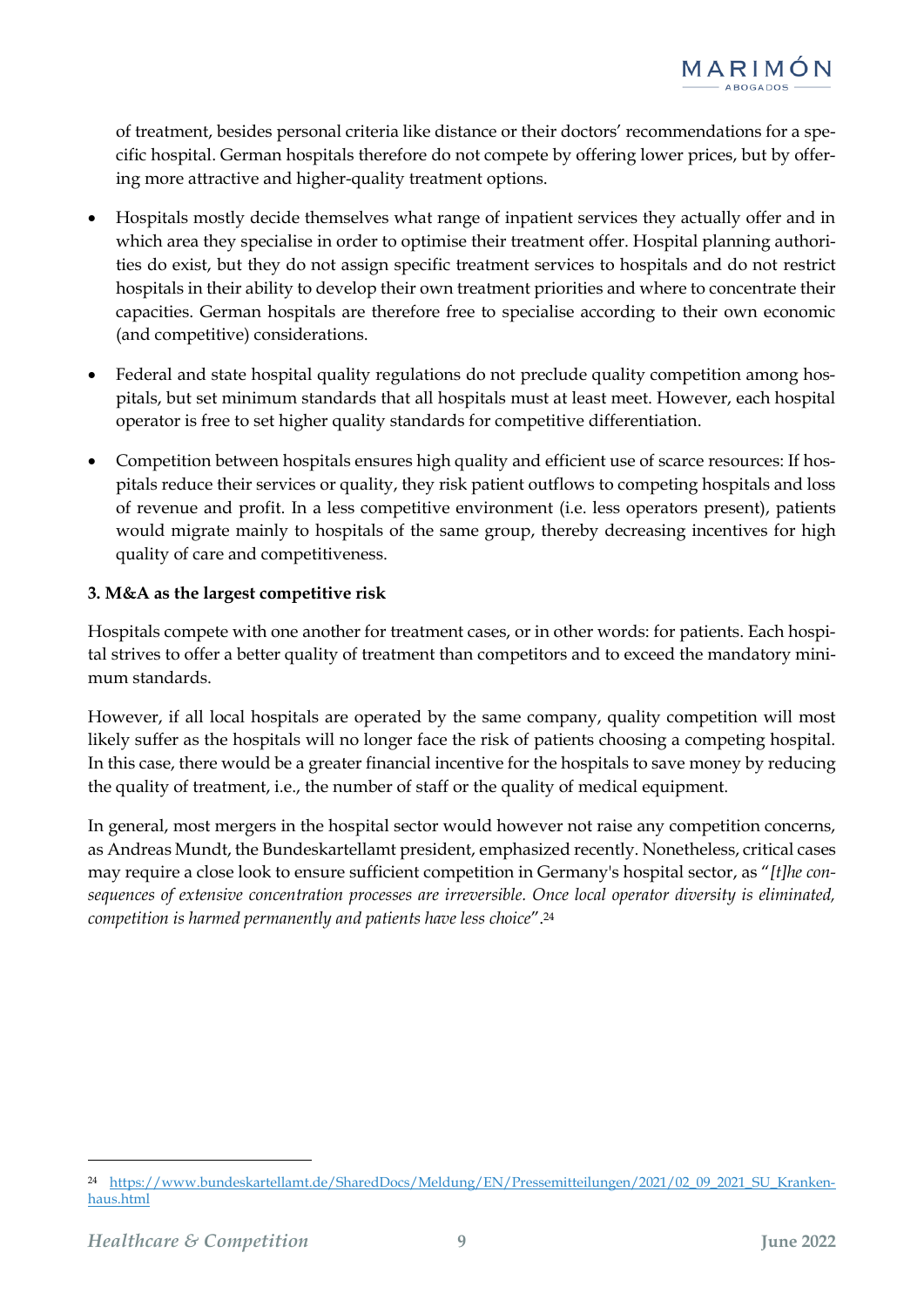# **Joint Nordic Report (2021) – Online Pharmacy Markets in the Nordics**

The Nordic Competition Authoritie[s jointly analysed](https://www.konkurrensverket.se/globalassets/dokument/informationsmaterial/rapporter-och-broschyrer/nordiska-rapporter/nordic-report_2021_online-pharmacy-markets-in-the-nordics.pdf) and compared the size and regulation of online pharmacy markets among the Nordic countries: Finland, Sweden, Norway, Denmark and Iceland.

### *Background*

Overall, the online retail market has been one of the fastest growing sectors during the last two decades and the Nordic countries have an especially well-developed e-commerce sector.

Adding to this, the demand for online services of pharmacies has increased significantly since the Covid-19 pandemic in many countries and may have also changed preferences for some consumers permanently. Demand should therefore remain at a higher level in the future.

However, the regulation of pharmacies differs between the Nordic countries, and this has created different market conditions for online pharmacies to operate in these countries.



### *Findings*

Although the Nordic countries are all highly-developed and digitalized societies with closely related cultures, the role of online pharmacies in each country is not as similar as one might assume at first sight. In particular, the competition authorities came to the following conclusions:

### **1. Regulations hinder the development of the online pharmacy market in some markets**

Regulations are very different between the Nordic countries. This especially applies to online-only pharmacies. For example, in Finland, Norway and Iceland, pharmacies operating online only are not allowed whatsoever whereas offline pharmacies are able to simultaneously offer their products on the internet. The size of the Finnish online pharmacy market for example is therefore quite limited, accounting for roughly 1% of the overall e-commerce market.

In comparison in Sweden and Denmark, online pharmacies contribute around 5-6 % to the e-commerce market, because more liberal regulations apply.

### **2. Pharmacy markets consist of different players**

In Sweden and Norway, OTC pharmaceuticals can be sold by outlets other than licensed pharmacies. In Sweden, the outlets are even free to set the prices of all kinds of OTC medicines by themselves, leading to a higher price competition and lower prices beneficial for consumers.

However, in Denmark, Norway and Iceland, non-pharmacy outlets may only sell a narrow selection of OTC medicines themselves and only after acquiring a special licence from the respective medicine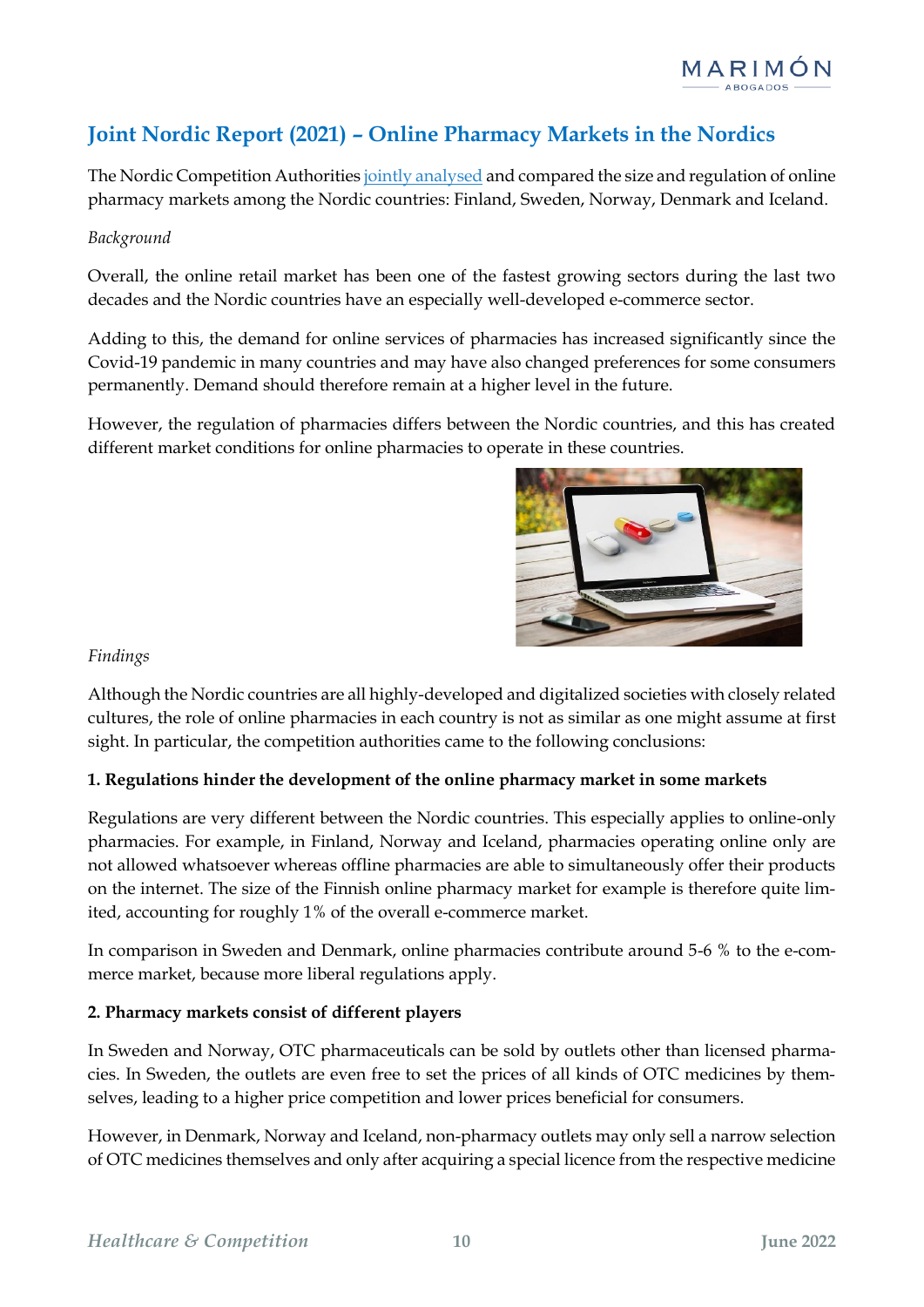agency. Pharmacies in these countries therefore face less additional competition from non-pharmacy outlets in comparison to the market in Sweden and Norway.

Furthermore, due to differing regulations online pharmacy markets are still relatively nationally segmented as there are no cross-border actors, thereby limiting price competition.

### **3. Further liberalisation needed**

The competition authorities believe that online pharmacies offer great potential in organising pharmacy services more efficiently. In general, all Nordic countries are among the [most digital countries](https://digital-strategy.ec.europa.eu/en/policies/desi) in the world and already have a well-developed e-commerce sector, making the countries wellequipped to develop online pharmacy markets further.

The Nordic countries may learn from each other about best practices for developing the regulation of pharmacy markets. For example, the experiences of Sweden with a more liberal approach leading to price competition can be valuable for other countries that are considering reforming their pharmacy markets.

According to the joint report, a (further) liberalisation of the pharmacy markets across the Nordic countries would have the following advantages for consumers: (i) increase price competition and thus reduce overall healthcare expenditure; (ii) increase accessibility to pharmaceutical products. However, regulatory reform to this aim shall require political negotiations and lies out of the scope of competition authorities' powers.

#### **Other HIGHLIGHTS and FOLLOW-UPs…**

### **Spanish authority rejected complaint alleging AstraZeneca inhaler abuse**

On [20 April 2021](https://www.cnmc.es/sites/default/files/3486826_1.pdf) the CNMC closed its file against AstraZeneca, triggered by a complaint from TEVA concerning abusive predatory pricing over Symbicort. Other than not finding evidence of predation, the case is also interesting for the [challenge of former dawn raids,](https://www.cnmc.es/sites/default/files/2734580_23.pdf) where the validity of subsequent judicial authorizations and consent is discussed.

### **Farmacia Spagnoletti- Price Increase of masks and antibacterial gel (AGCM**)

Excessive pricing being always a hard case to make for antitrust authorities, [this case](https://www.agcm.it/dotcmsCustom/tc/2026/5/getDominoAttach?urlStr=192.168.14.10:8080/C12560D000291394/0/9AEB4D8FB2391215C12586CA005559D5/$File/p29636.pdf) demonstrates that advantageous profit from the pandemic triggers particular sensitivity.

### **CAT upholds infringement decision for pay for delay pharma deals**

In 2016, the Competition and Markets Authority in the UK (CMA) determined, among other things, that GlaxoSmithKline (GSK) had abused its dominant position for pay-for-delay deals. GlaxoSmithKline plc (GSK) was found to have made payments totaling £50 million to other generic suppliers of paroxetine, including Generics (UK) Limited (GUK) and Alpharma Limited (Alpharma), as part of a patent settlement.

The companies brought an appeal to the UK Competition Appeal Tribunal (CAT). Based on ECJ answers given in the [Generics](file:///C:/Users/Yolanda/Downloads/Judgment%20of%20the%20Court%20(Fourth%20Chamber)%20of%2030%20January%202020%20%20Generics%20(UK)%20Ltd%20and%20Others%20v%20Competition%20and%20Markets%20Authority) (UK) case, the CAT decided to uphold the CMA decision that GlaxoSmithKline and some generic suppliers of the paroxetine broke competition law. However, it decided to reduce the fines, GSK having to pay  $\pounds$ 22.2 million.